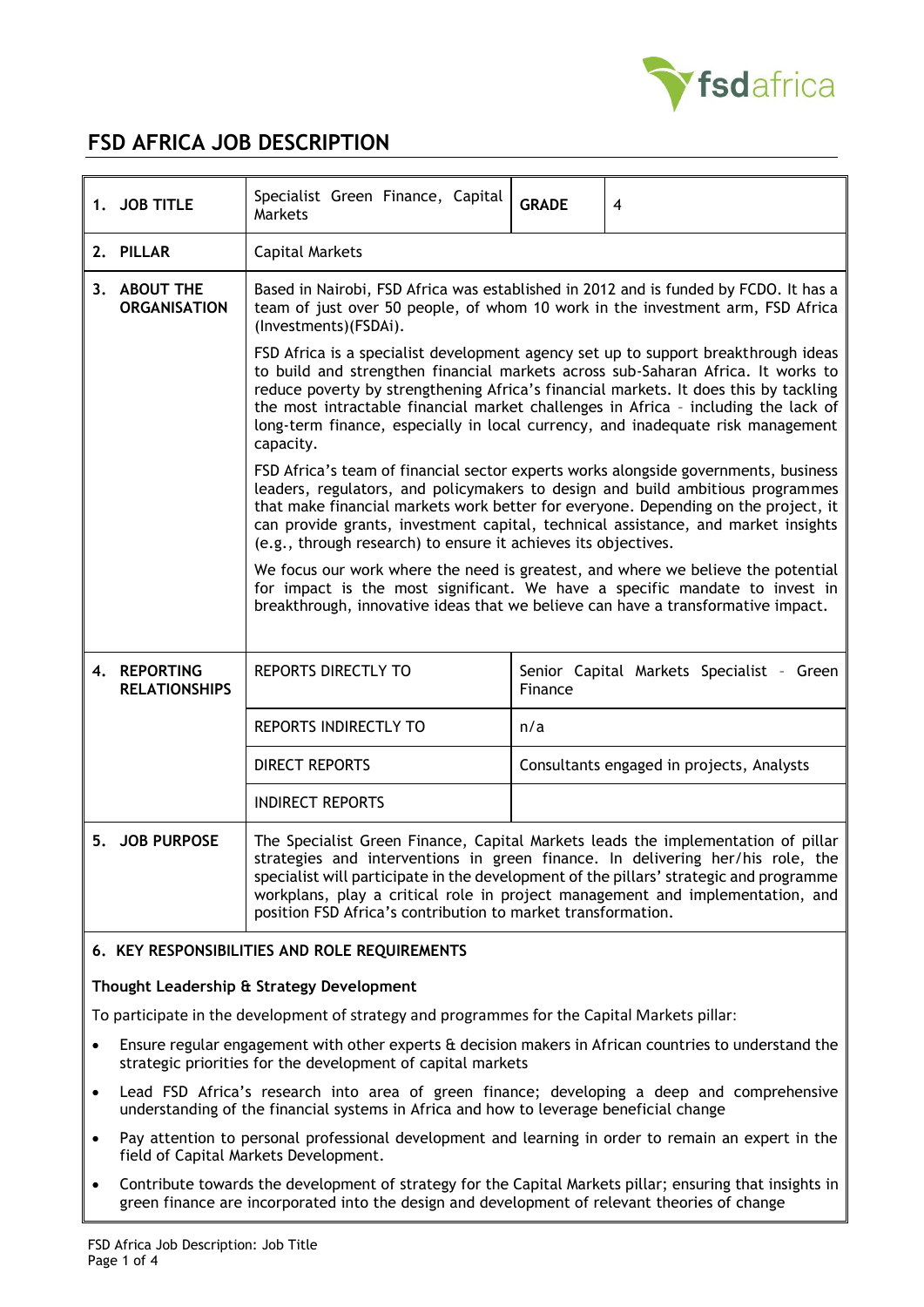

- Identify a portfolio of projects in the green finances space that will enable us to have a transformative impact on the market; aligned to FCDO strategy and FSD Africa development goals
- Develop tools, methodologies and approaches (IP) which will guide the team and stakeholders in implementing best practice in Capital Markets Development

## **Project Design & Implementation**

Ensure the effective implementation of Capital Markets projects; ensuring that the results anticipated in the MRM framework are achieved:

- Conceptualise, design and write investment proposals including results measurement and risk management frameworks
- Develop and support a pipeline of demonstration transactions in green finance
- Following approval, develop detailed implementation plans; including budgets and procurement of consultants / implementing partners as required
- Ensure the effective implementation of projects so that milestones of the project plan are achieved on time and to standard
- Lead monitoring, results management, and learning for all projects being implemented; ensuring objective analysis of results and appropriate corrective actions as required to optimise FSD Africa's beneficial impact
- Provide high quality technical advice and support to Implementing Partners, Consultants and other project stakeholders in alternative assets (including private equity and debt)
- Ensure comprehensive and timely communication with all project stakeholders

## **Financial management & fundraising**

Contribute to the management of the finances associated with the Capital Markets Pillar aiming to optimise the impact that is achieved with resources and ensuring compliance with FSD Africa and Donor policies:

- Identify opportunities for fundraising and co-funding for the work of FSD Africa & support with proposal development as requested
- Conceptualise how funds and other limited resources may be best allocated to achieve optimum impact; including supervising the work of consultants to optimise value for money
- Track and monitor budget spend and associated activities ensuring cost effective utilisation of resources and timely achievement of financial targets
- Ensure that the accountability requirements of donors are met and that good relationships with funders are maintained at all times

## **Influencing & Communicating for Impact**

Drive the transformation of capital markets through effective influencing, advocacy and communication strategies:

- Contribute towards stakeholder mapping for the pillar, identifying key decision makers / power brokers and develop innovative ideas for influencing them and/or transforming their mindsets
- Publish industry thought-leadership materials, particularly in alternative assets (including private equity and debt)
- Contribute to the development and implementation of FSD Africa's Communications Plan, building FSD Africa's web presence, supporting thought leadership activities (publications, briefing notes, case studies, conference presentations), co-ordinating events, seminars etc.; establish us as a leading voice in green finance thinking and knowledge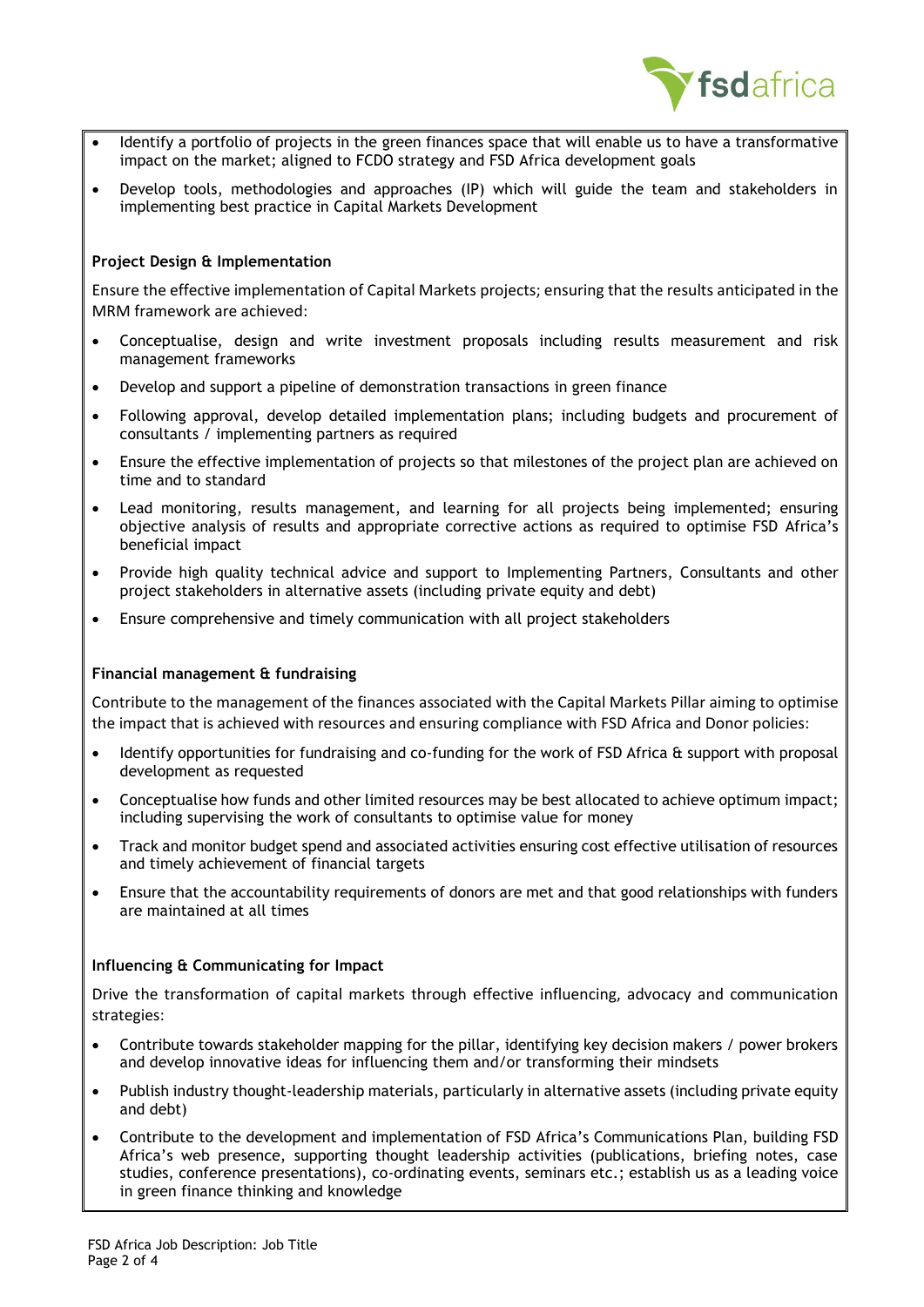

• Participate in networking events and/or convene stakeholders in order build awareness and influence the thinking around capital markets

#### **Implementing partner engagement & capacity building**

Support the Senior Specialist Capital Markets – Green Finance in identifying, engaging and empowering key implementing partners; so that they are equipped to operate effectively and contribute to the development of their respective Capital Markets:

- Ensure appropriate selection of partners; ensuring optimal combinations of partners to bring out their synergies for the programmes e.g. political economics, due diligence, influence, etc.
- Build and maintain relationships with senior leaders in chosen implementing partners, leveraging new opportunities that may arise and dealing promptly with relationship difficulties
- Engage partners in joint strategizing and the development of projects that will leverage change and have a positive impact on capital markets development

**Carry out any other duties or special assignments as assigned by the Management**.

#### **7. PERSON SPECIFICATIONS – ESSENTIAL AND DESIRABLE**

#### **7.1 Qualifications and Education**

- Master's degree or equivalent senior professional experience
- Excellent written and spoken English

#### **7.2 Experience, Knowledge and Skills**

- At least 6-8 years of experience in the areas of technical specialism, at middle management in a financial markets environment.
- Ability to manage project portfolio in GBP 1-3 million range
- Successful track record of delivery of results in the area of technical specialism and the provision of technical assistance
- Track record of managing relationships and influencing key stakeholders at specialist level
- Experience in conducting and analysing research
- Understanding of the development world and strategic MRM (preferred)

#### **7.3 Desirable**

- Experience of working in a multi-cultural environment
- Knowledge of donor policies and procedures
- Previous experience of working in FCDO-funded projects
- Languages: English (required) French (desired)

| 8. COMPETENCIES                      | Level 1<br>Foundation | Level 2<br><b>Specialist</b> | Level 3<br>Leadership |
|--------------------------------------|-----------------------|------------------------------|-----------------------|
| Commitment & Drive for Results       |                       |                              |                       |
| Proactivity & Innovation             |                       |                              |                       |
| <b>Effective Resource Management</b> |                       |                              |                       |
| <b>Relationship Building</b>         |                       |                              |                       |
| Communication & Influencing          |                       |                              |                       |
| Thinking & Problem Analysis          |                       |                              |                       |
| Learning & Resourcefulness           |                       |                              |                       |